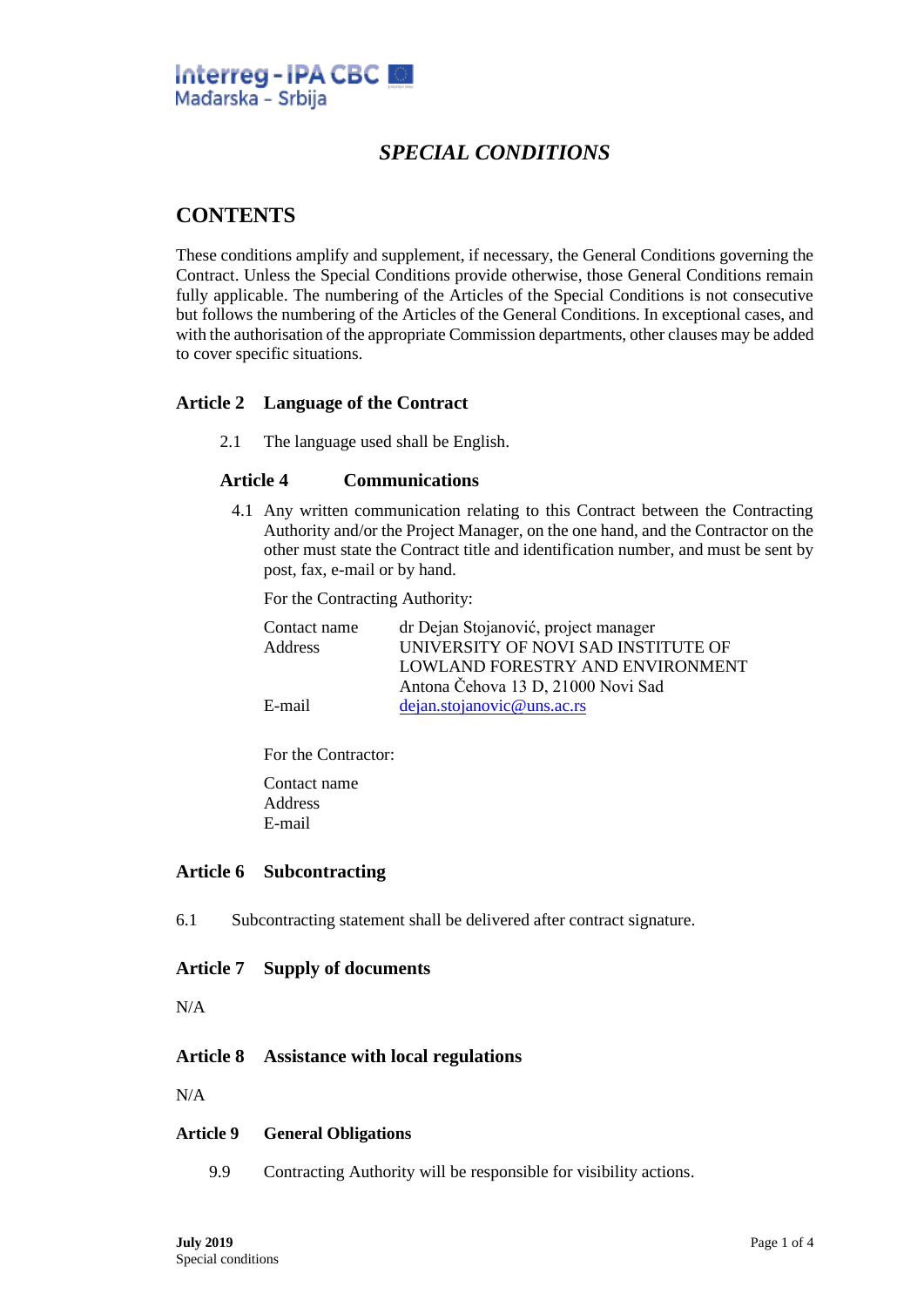

## **Article 10 Origin**

10.1 All supplies under this contract may originate from any country.

## **Article 11 Performance guarantee**

11.1 No performance guarantee is required.

## **Article 12 Liabilities and Insurance**

- 12.1a) No liability/insurance measures are required.
- 12.1b) No liability/insurance measures are required.

#### **Article 13 Programme of implementation of tasks**

13.2 Delivery of the supply and installation to the place of acceptance **UNIVERSITY OF NOVI SAD INSTITUTE OF LOWLAND FORESTRY AND ENVIRONMENT, Antona Čehova 13 D, 21000 Novi Sad** shall be finalised within **30 days** from contract signature by both parties.

#### **Article 14 Contractor's drawings**

14.1 N/A

## **Article 15 Sufficiency of tender prices**

15.1 N/A

#### **Article 16 Tax and customs arrangements**

16.1 Delivery conditions are DDP excluding VAT.

#### **Article 17 Patents and licences**

17.1 There is no derogation from Article 17 of the General Conditions.

#### **Article 18 Commencement order**

18.1 Commencement date will be the date of the contract signing.

#### **Article 19 Period of implementation of the tasks**

19.1 The implementation period of the tasks will be **30 calendar days** from the date of the contract signing.

## **Article 24 Quality of supplies**

24.2 No preliminary technical acceptance is required.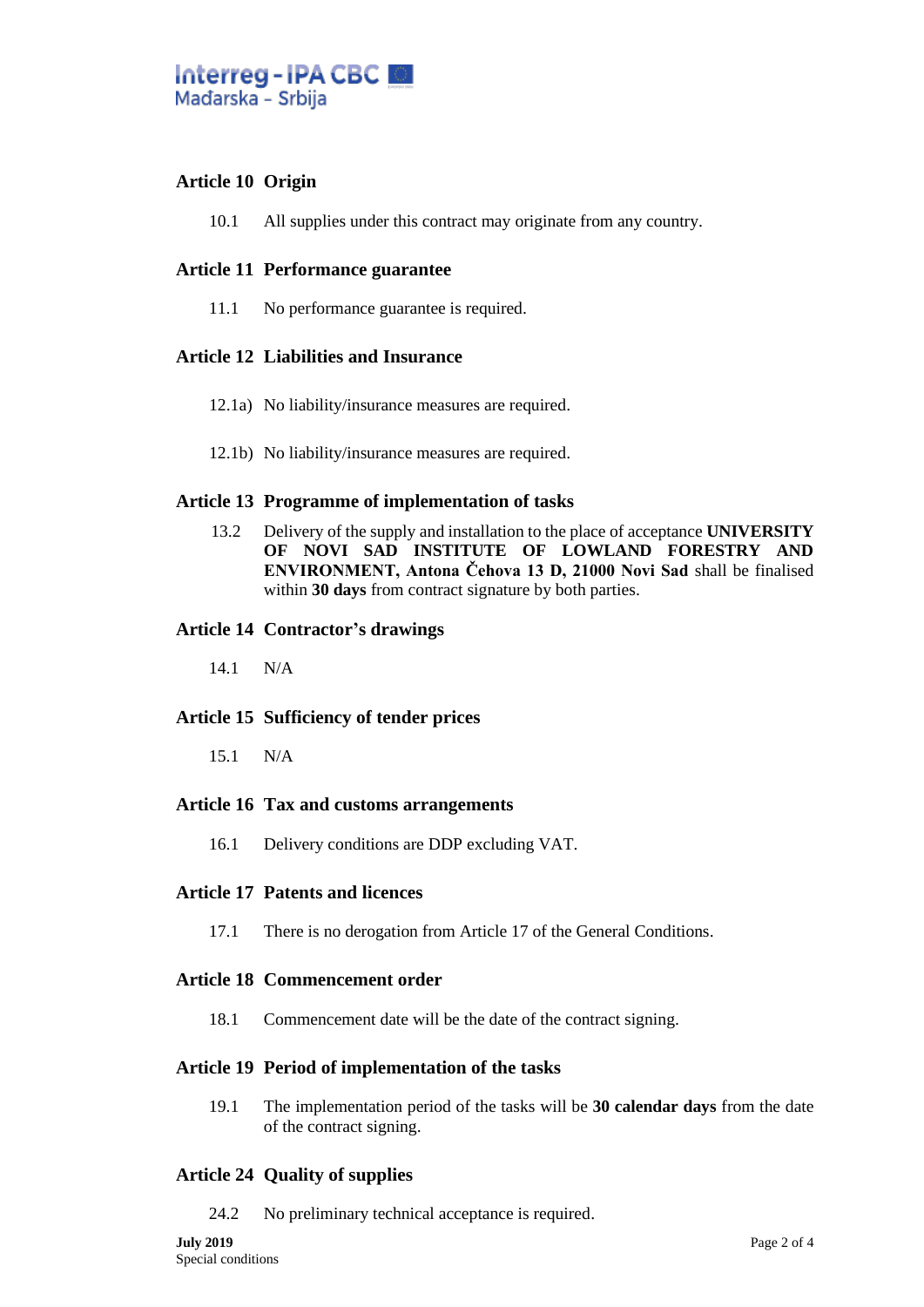

## **Article 25 Inspection and testing**

25.2 No inspection and testing are required.

#### **Article 26 General principles for payments**

26.1 Payments shall be made in **RSD**.

Payments shall be authorised and made by **Prof. dr Saša Orlović as Director**.

- 26.5 In order to obtain payments, the Contractor must forward to the authority referred to in paragraph 26.1 above:
	- a) By derogation from article 26.5 of the General Conditions, no pre-financing guarantee is required.
	- b) For the 100% final payment, the invoice **in duplicate** together with the request for provisional acceptance of the supplies.

#### **Article 28 Delayed payments**

28.2 By derogation from Article 28.2 of the General Conditions, once the deadline laid down in Article 26.3 has expired, the Contractor shall, upon demand, be entitled to late-payment interest at the rate and for the period mentioned in the General Conditions. The demand must be submitted within two months of receiving late payment.

#### **Article 29 Delivery**

- 29.3 The packaging shall remain the property of the Contractor subject to environmental considerations.
- 29.5/6/7 N/A

#### **Article 31 Provisional acceptance**

The Certificate of Provisional Acceptance must be issued using the template in Annex C11.

#### **Article 32 Warranty obligations**

- 32.6 The Contractor shall warrant that the supplies are new, unused, of the most recent models and incorporate all recent improvements in design and materials. The Contractor shall further warrant that none of the supplies have any defect arising from design, materials or workmanship.
- 32.7 The warranty must remain valid for **one year** after provisional acceptance.